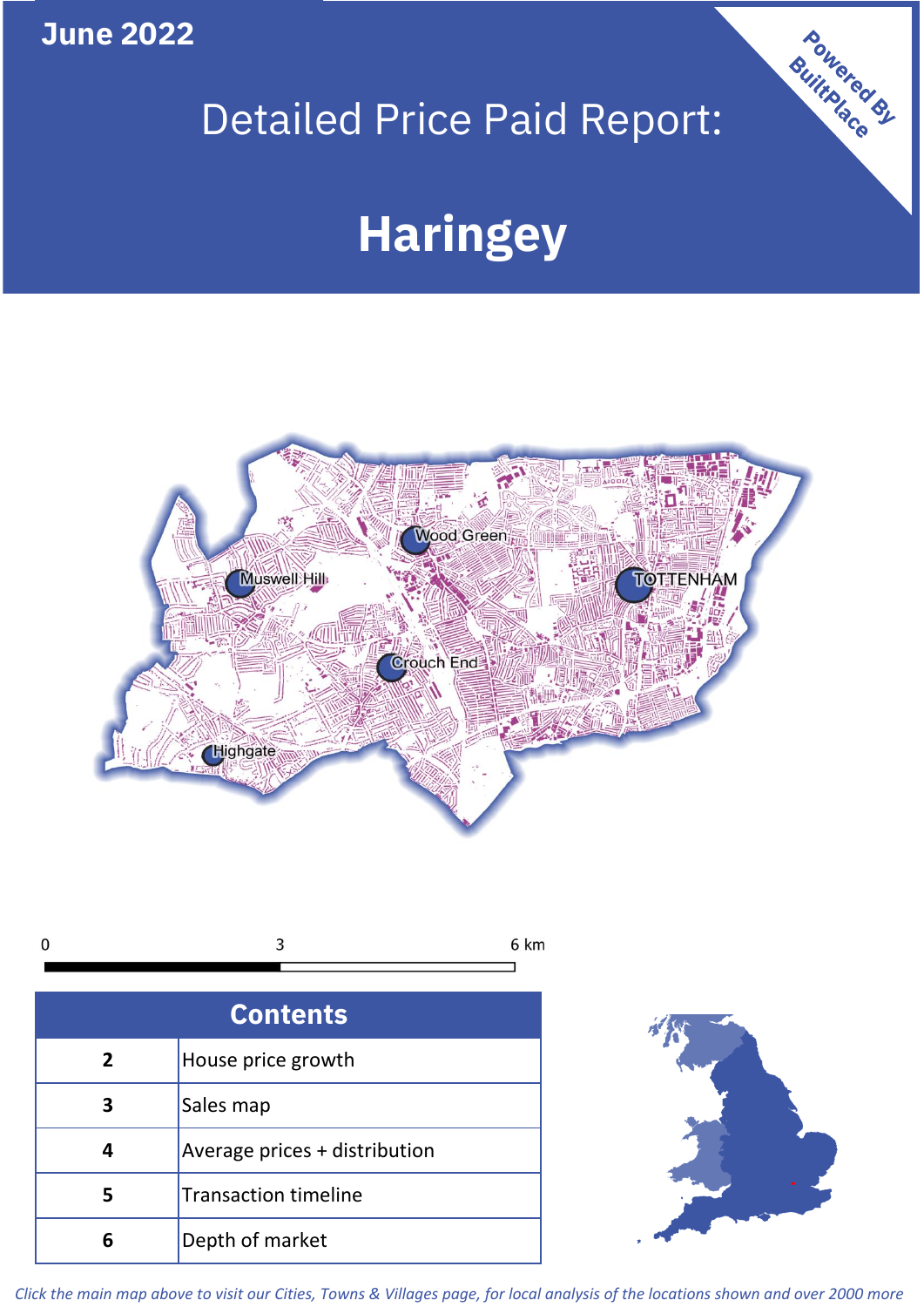### **Headline Data**

|                     | <b>Current level</b> | 3 month  | <b>Annual</b> | 5 year | 10 year |
|---------------------|----------------------|----------|---------------|--------|---------|
| <b>House prices</b> | £601,439             | 1.6%     | 3.8%          | 6.5%   | .7%     |
| <b>Transactions</b> | 2,396                | $-13.2%$ | 21.9%         | 8.2%   | 3.9%    |

## **House Price Growth (April 2022 data)**

#### *Annual Change in House Prices*



House prices in Haringey grew by 3.8% in the 12 months to April 2022 (based on 3-month smoothed data). By comparison national house prices grew by 10.7% and prices in London grew by 6.7% over the same period.

Haringey house prices are now 85.3% above their previous peak in 2007, compared to +76.7% for London and +52.9% across England.



#### *Year-To-Date Change in House Prices, December to April*

Local prices have grown by 1.0% in 2022 so far, compared to a fall of 1.9% over the same period last year.

#### *Source: OS OpenData; UK House Price Index (Contains HM Land Registry data © Crown copyright)*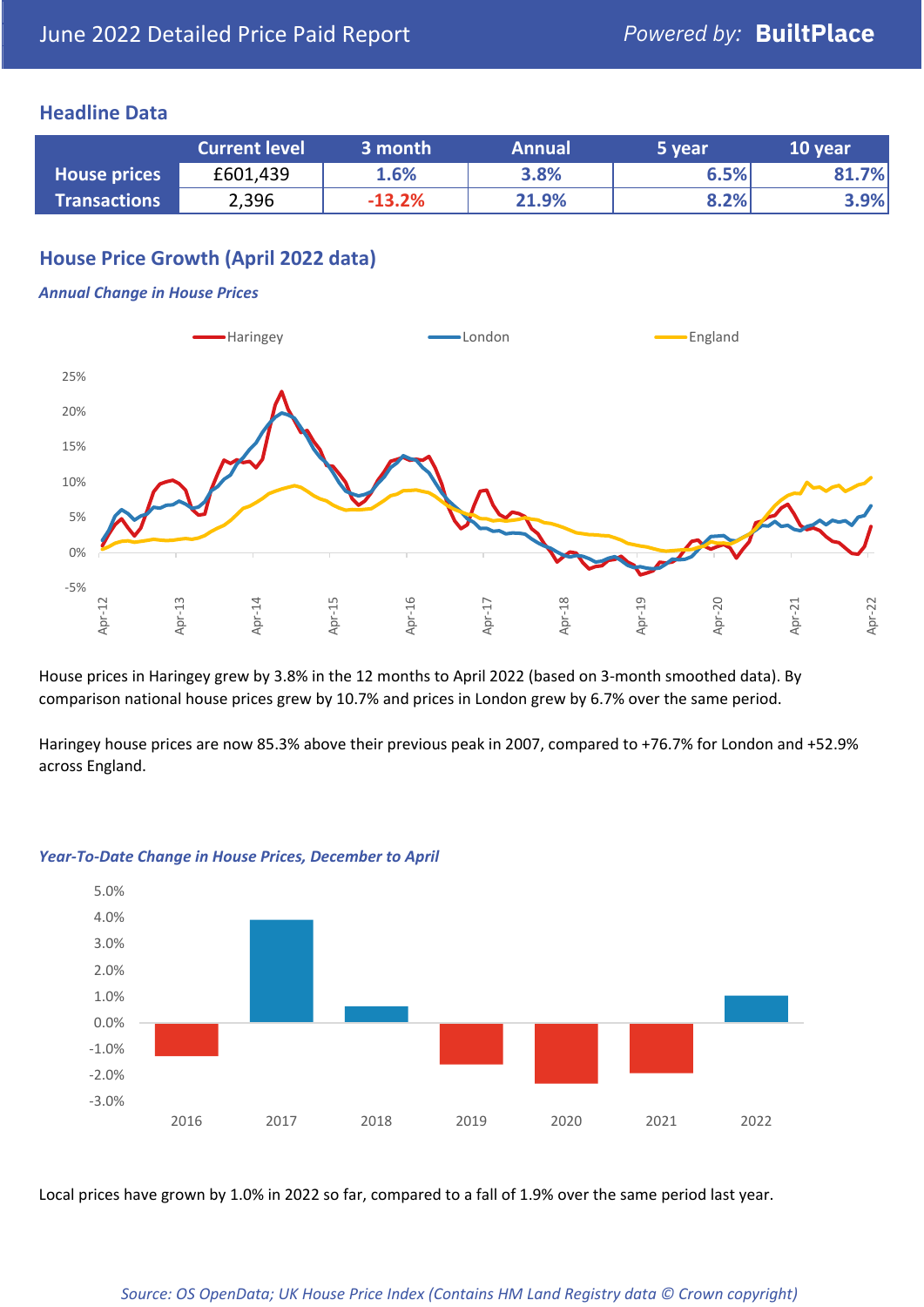## **House Price Map**

*12 months to April 2022*



*Each point is one postcode, coloured by the average value relative to all sales in this local authority (price bands are LA-specific quintiles).*

## **Map Key**

| Min      | <b>Max</b> |                            |
|----------|------------|----------------------------|
| Up to    | £382,000   | 1st quintile / lowest 20%  |
| £382,000 | £487,000   | 2nd quintile               |
| £487,000 | £611,000   | 3rd quintile               |
| £611,000 | £893,000   | 4th quintile               |
| £893,000 | and over   | 5th quintile / highest 20% |
|          |            |                            |

*Source: OS OpenData; UK House Price Index (Contains HM Land Registry data © Crown copyright)*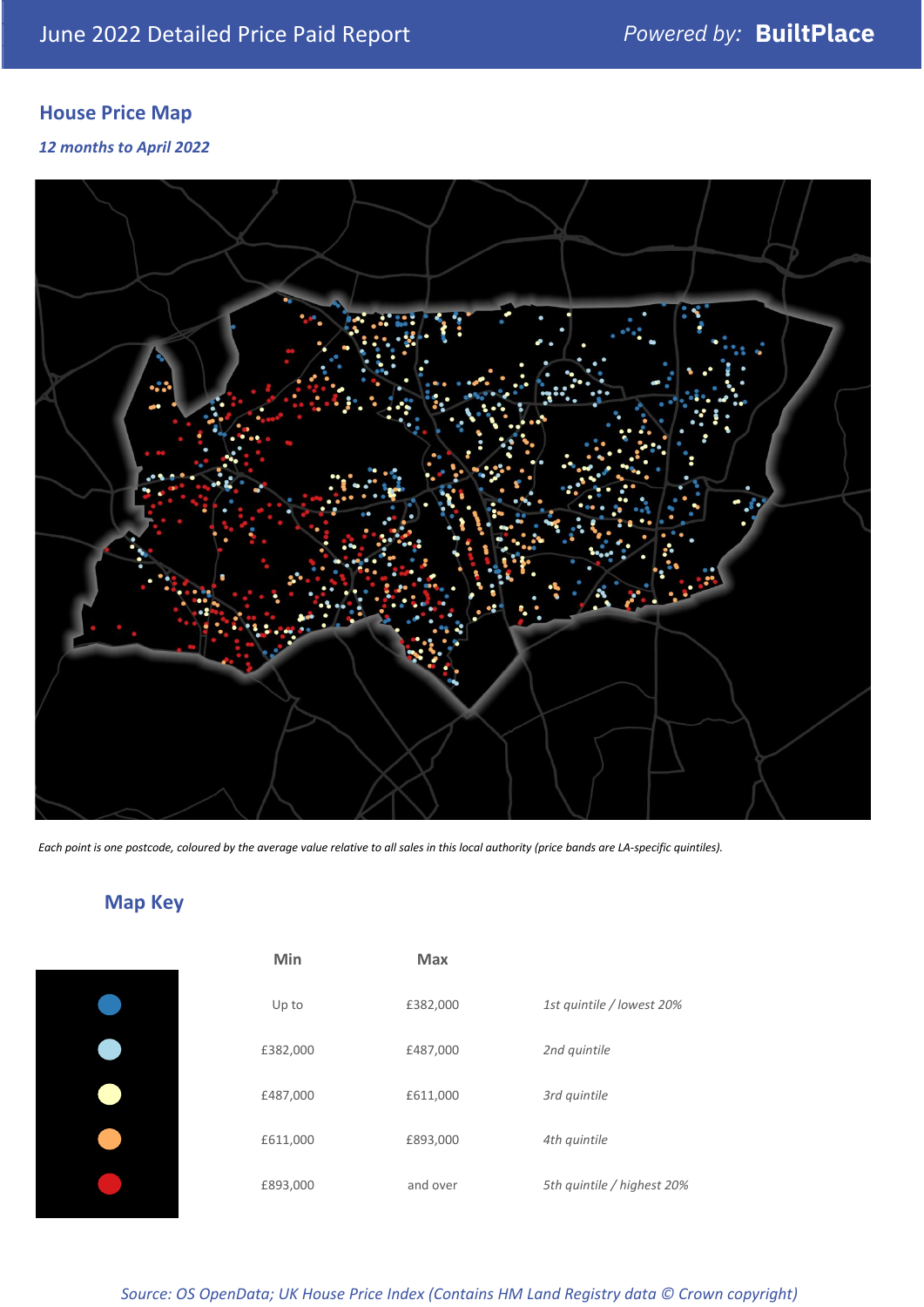## **Average House Price by Property Type**

#### *12 months to April 2022*



|                 | <b>New</b>           | <b>Second hand</b> |  |  |
|-----------------|----------------------|--------------------|--|--|
| <b>Flat</b>     | £607,571             | £471,382           |  |  |
| <b>Terraced</b> | No recorded<br>sales | £837,848           |  |  |
| Semi-detached   | No recorded<br>sales | £1,357,829         |  |  |
| <b>Detached</b> | No recorded<br>sales | £2,546,002         |  |  |

## **House Price Distribution by Year**

*All properties, by price band and calendar year (2020 = year to date)*

|                    | 1997 | 2002 | 2007 | 2012 | 2017 | 2019 | 2020 |
|--------------------|------|------|------|------|------|------|------|
| <b>Under £100k</b> | 66%  | 11%  | 1%   | 1%   | 0%   | 0%   | 0%   |
| £100-200k          | 25%  | 50%  | 21%  | 13%  | 4%   | 1%   | 3%   |
| E200-300k          | 6%   | 24%  | 40%  | 32%  | 8%   | 6%   | 7%   |
| £300-400k          | 2%   | 6%   | 17%  | 22%  | 16%  | 15%  | 15%  |
| £400-500k          | 1%   | 5%   | 8%   | 11%  | 20%  | 20%  | 20%  |
| <b>£500k-1m</b>    | 0%   | 5%   | 11%  | 15%  | 39%  | 44%  | 34%  |
| £1-2m              | 0%   | 0%   | 3%   | 5%   | 13%  | 12%  | 16%  |
| <b>Over £2m</b>    | 0%   | 0%   | 0%   | 0%   | 2%   | 2%   | 5%   |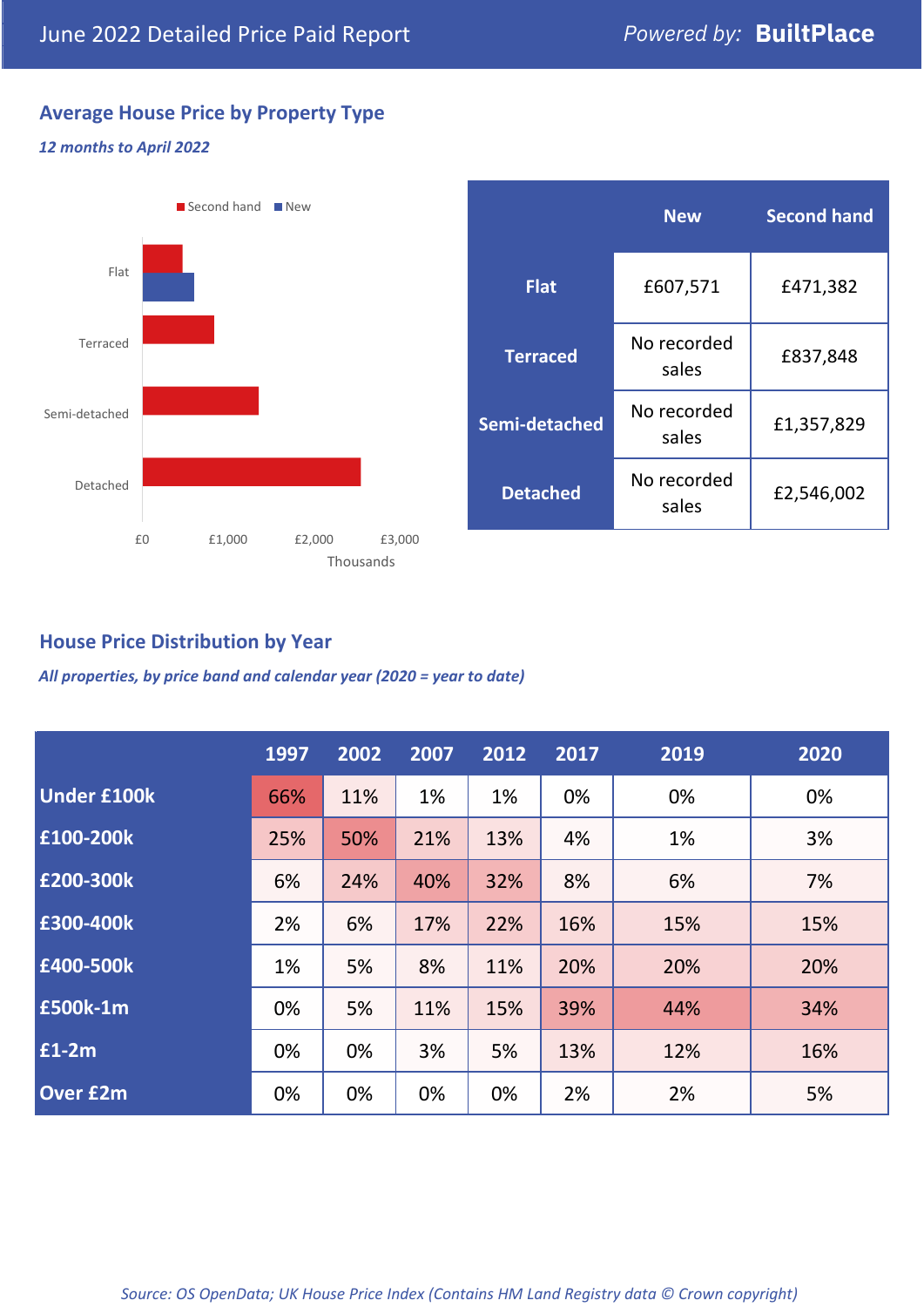## **Transactions (February 2022 data)**

*Annual Transactions, Indexed (2001-05 average = 100)*



There were 2,396 transactions in Haringey during the 12 months to February 2022. This is 58% of the average from 2001- 05 and suggests activity is significantly below pre-downturn levels.

Transactions in Haringey have fallen by 18.1% since 2014, compared to changes of -21.3% for London and -7.7% for England.



#### *Cash and New Build Sales as % of Total, by Year*

*Note: The data on this page EXCLUDES transactions identified as transfers under a power of sale/repossessions, buy-to-lets (where they can be identified by a mortgage), and transfers to non-private individuals - i.e. it comprises only Land Registry 'A' data.*